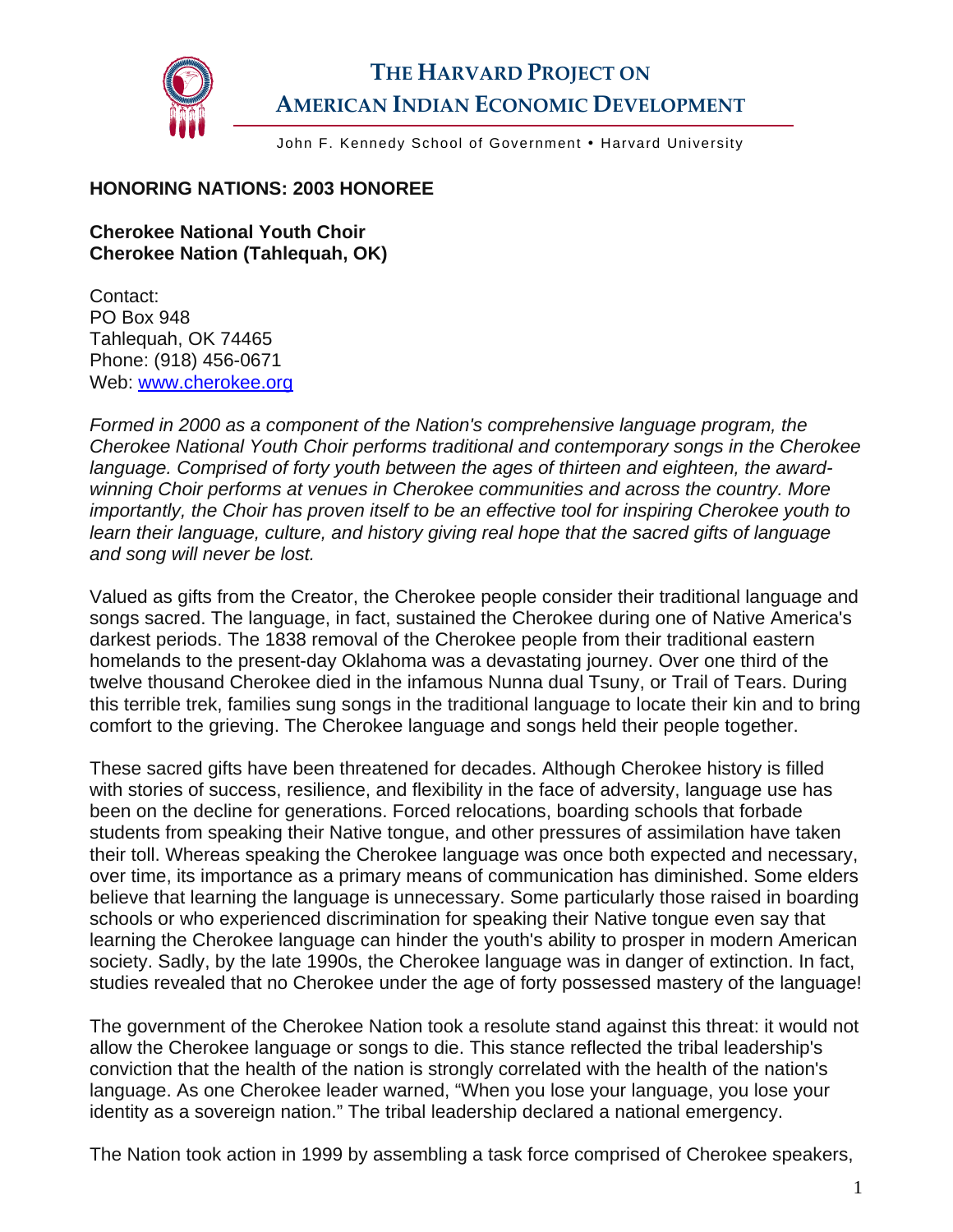elders, educators, and concerned citizens. The task force was charged with developing a comprehensive language program that would protect, preserve, and promote the Cherokee language. Drawing upon lessons learned from other successful language revitalization programs in Hawaii, the task force worked with the tribal government's Education Division to build three preschool language immersion classrooms and implement a system to monitor young students' progress. It certified current Cherokee speakers in language instruction and established language courses in the tribally administered Sequoyah High School. Given a need to teach the language to parents, older students, and other Cherokee citizens, the tribal government also took steps to make Cherokee language part of everyday life. For example, it began infusing Cherokee language into government activities and made language instruction available on the Nation's official website, www.cherokee.org.

The Cherokee leadership and public servants knew that while essential, these interventions were not enough. They had to do more. Specifically, they needed to find a mechanism for getting young Cherokee citizens interested in learning the language in the first place a challenge that many Indian nations grapple with. Despite big investments in programming and infrastructure, educators and language instructors throughout Indian Country often find it difficult to get young people interested in learning their Native tongue. The reality is that most youth do not see the connection between the health of the language and the health of the nation. Inspiring youth to want to learn the language can be a frustrating exercise. The Cherokee tribal government knew that this challenge must be overcome.

In October 2000, the Nation discovered a powerful source of inspiration singing. So it launched the Cherokee National Youth Choir. As a critical component of the Nation's comprehensive language program, the Choir sings songs and hymns in the Cherokee language. Now comprised of forty Cherokee youth between the ages of thirteen and eighteen, the Choir seeks to interest the youth in learning their Native tongue, assist in the first steps toward proficiency, and to promote language use through ceremonies and performance. Besides exposing current youth to Cherokee history, language, and culture, the Choir embraces a long-term goal: to inspire current youth to one day teach their children and grandchildren the language and traditions.

The Choir succeeds on many fronts. Advancing its original purpose, the Choir inspires broad interest in the Cherokee language and drives greater participation in the Cherokee Language Program. Even though the Choir itself is relatively small, its activities touch thousands. Every hour of rehearsal and performance exposes the Choir members, their families, and their audiences to the Cherokee language. The Choir provides the youth both a purpose and inspiration for learning. The songs give the youth a compelling reason for learning their Native tongue and allow them to practice what they have learned through other components of the Cherokee Language Program. Further, the Choir is a highly valued institution. Younger siblings look up to their brothers and sisters and look forward to the day when they can join. Adults and elders relish hearing their language in the youth's voice. Importantly, the Choir is changing attitudes and raising awareness about the importance of the Cherokee language. Although the language remains threatened, the language and songs are once again being viewed as sacred treasures that must be both protected and used in everyday life.

The Choir's popularity or perhaps more appropriately, fame bolsters its effectiveness as a force for language revitalization. The Choir's first album, Voices of the Creator's Children, was an instant success and won a prestigious Nammy for Best Gospel/Christian Recording at the Native American Music Awards (NAMA) in 2002. The album includes songs from the Trail of Tears and hymns translated into Cherokee. The Choir's second album, Building One Fire, won another Nammy for Best Gospel/Christian Recording in 2003 and was one of the